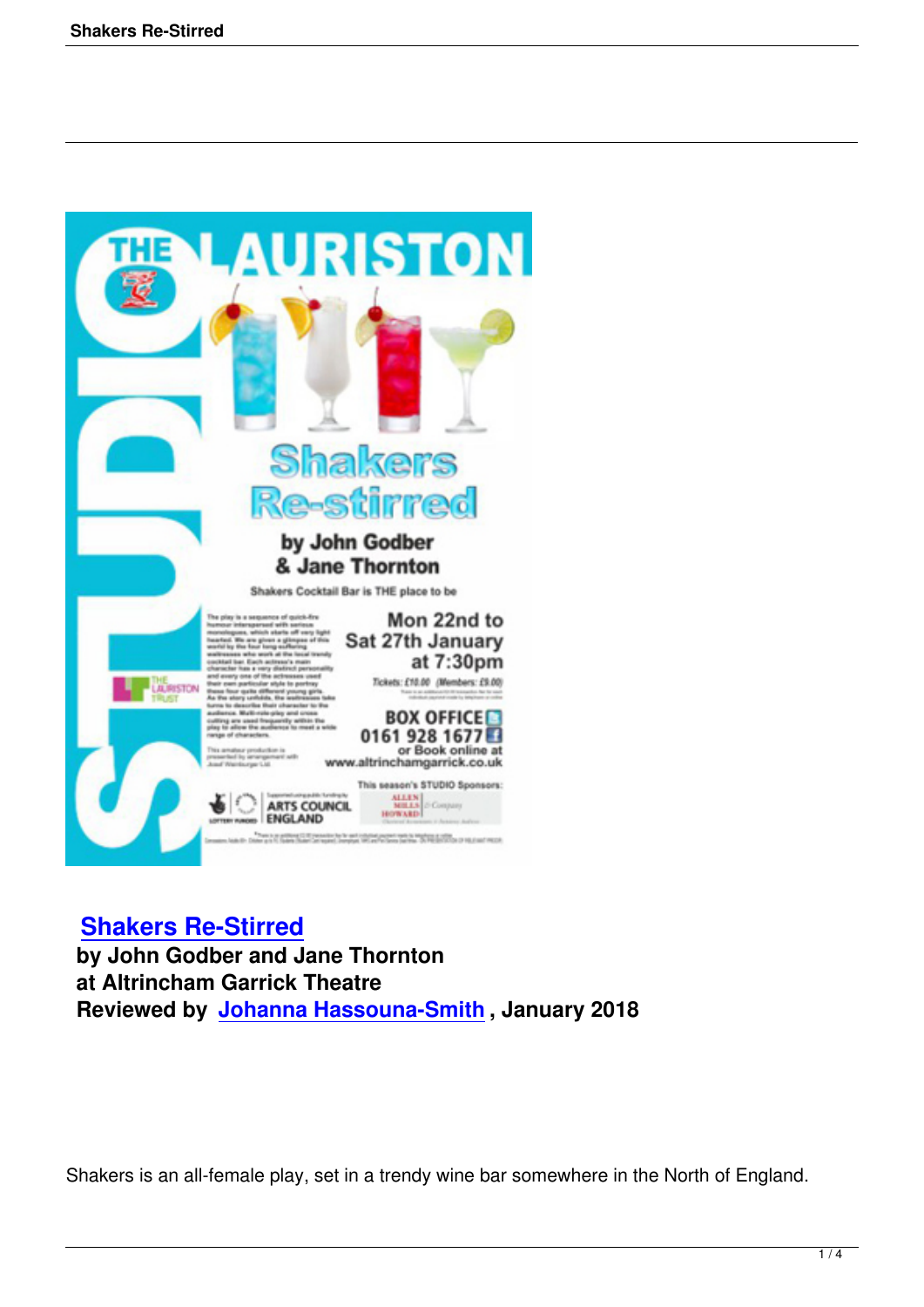Through comedy, the play deals with modern culture and tackles issues of sexism, female expectations, prejudice, motherhood and job satisfaction. The play tells the story of a typical night in a wine bar (aptly named Shakers) as four waitresses; Carol, Adele, Nicky and Mel struggle through their long shift, serving demanding customers who come and go on their night out.

There is always trepidation when you go to watch an amateur production in a theatre you have never been to and I have to say I was pleasantly surprised by this particular venue and the quality of production. The Garrick is a lovely theatre with two spaces, the main theatre and The Lauriston Studio, where Shakers was performed. It's a tiny auditorium with lots of atmosphere for an audience of under 50 people. Just enough for the intimacy of this wonderful production.

The play is a joint collaboration between playwrights John Godber and his wife, Jane Thornton. Jane's credits include *Say It with Flowers*, *All the Fun of the Fight* and the radio play, *Spread a Little Happiness*

. She writes, acts and directs for the John Godber Company now. John Godber is one of the most performed writers in the English language. His other plays include *Teechers*

, *Blood Sweat and Tears*

, *Up 'n' Under* and of course,

*Bouncers*

(often considered to be the big brother of Shakers). His plays are energetic, gritty and extremely funny, so I was really thrilled to attend this production and to see what director,

## **Jacqueline Wheble**

could bring to the stage.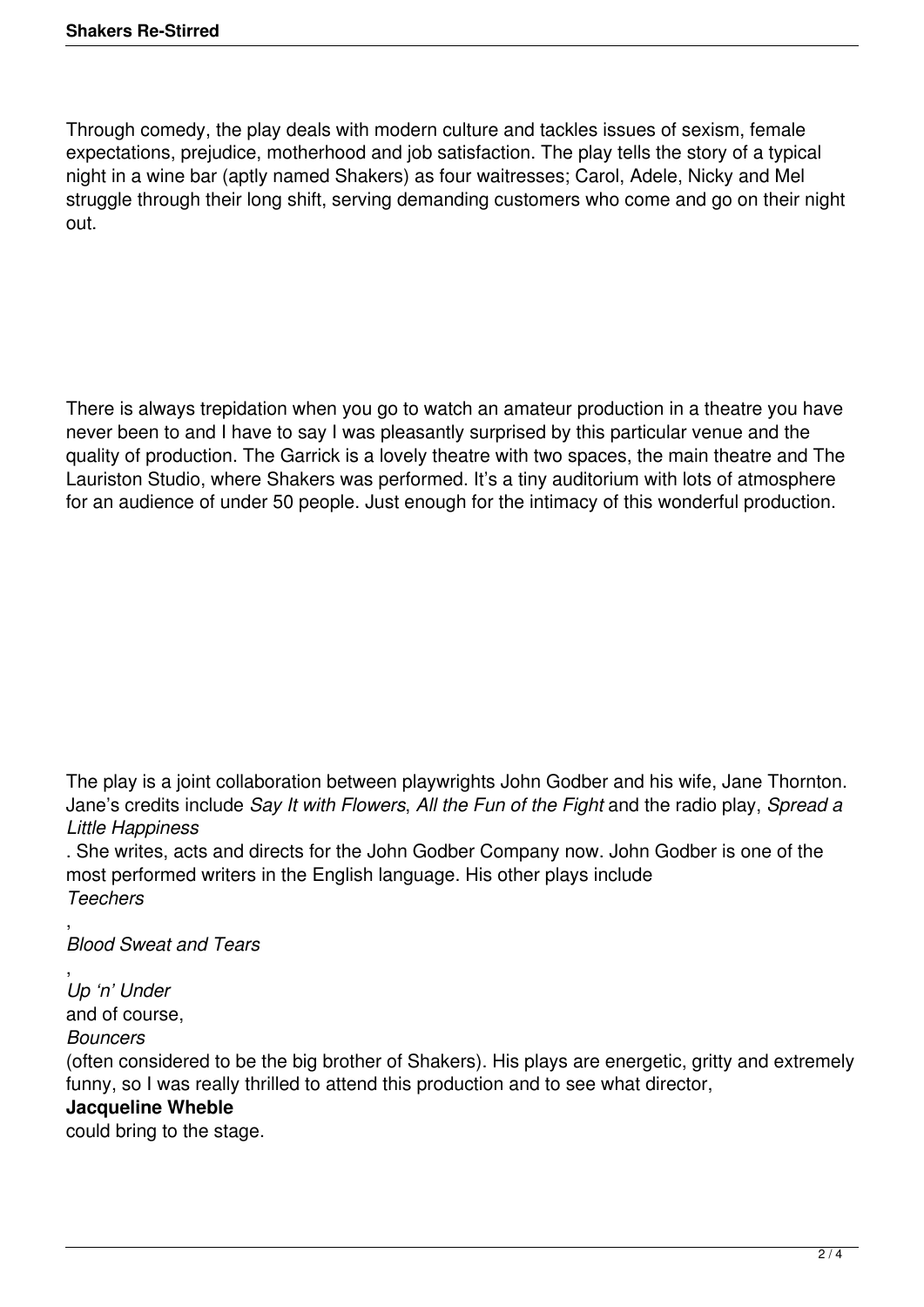In the Garrick bar before the performance, the audience, perhaps a little older than the target audience the playwrights may have been writing for, were served by the cast in-role as cocktail waitresses. The director also mingled among us and light heartedly warned of the spicy language we could expect in the performance. This didn't seem to stop us all from relishing the content, language and innuendos of the gags.

Once inside the auditorium, I found a very polished production and it was hard to critique anything which could be described as 'amateur'. The stage design was simple but effective; a slick bar, complete with neon surround, some chrome bar stools and tables and the odd cocktail shaker. The lighting and sound both effectively created the cool vibe of this trendy wine bar. Everything was exactly what was needed to give this production the minimalist design the playwright intended. This meant we were left with the opportunity to enjoy watching the performers really getting under the characters' skin.

The four actresses were all seasoned performers with an accolade of roles under their belts and a few Drama degrees, so it really didn't have the feel of amateur theatre. They were so confident, energetic and incredibly imaginative as they swiftly manoeuvred this script, playing multiple roles from the ageing businessmen to the checkout girls out for a 21st birthday. I was desperate to find a standout performer of the four as they were all incredibly talented and shone throughout the entire play.

The actors played around 40 contrasting roles in 90 minutes and the high energy in this performance was like watching an acting masterclass. The cast switched effortlessly from ugly, groping businessmen to drunken teen girls and squiffy, toffee-nosed housewives. The physicality of the roles were a credit to movement and physical theatre adviser, **Scott Ransom**. The script was so incredibly fast paced, I even overheard an audience member muttering "How